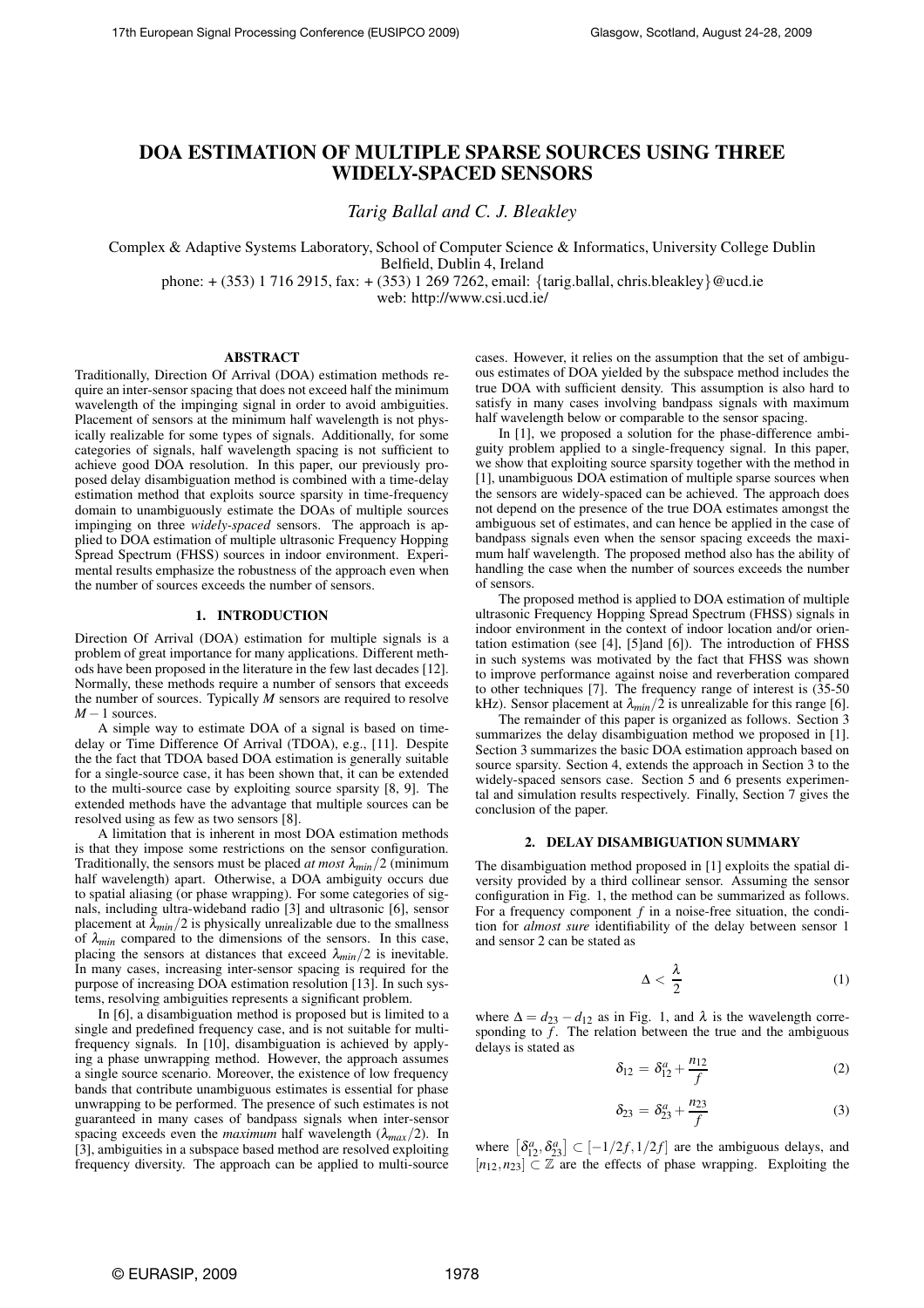condition in (1), the set of candidate estimates for the true delay is

$$
\delta_{12}^{(n)} = \frac{d_{12}}{\Delta} \left( \delta_{23}^a - \delta_{12}^a + \frac{n}{f} \right), \ \forall n \in \{-1, 0, 1\} \tag{4}
$$

and the true delay is estimated as

$$
\hat{\delta}_{12}^t, = \delta_{12}^{(l)}, \ l \in \{-1, 0, 1\}, \text{ where } \exists_{=1} \delta_{12}^{(l)} \in \left[\frac{-d_{12}}{c}, \frac{d_{12}}{c}\right] \tag{5}
$$

and  $\exists_{=1}$  reads "there is exactly one", and *c* is the speed of propagation of the signal.

Since  $\exists_{=1} \delta_{12}^{(l)} \in [-d_{12}/c, d_{12}/c]$  also indicates that  $\delta_{12}^{(l)}$  is the estimate with the minimum absolute value, (5) can be rewritten as

$$
\hat{\delta}_{12}^t = \delta_{12}^{(l)}, \text{ where } |\delta_{12}^{(l)}| = \min\left(|\delta_{12}^{(n)}|\right), \{n, l\} \in \{-1, 0, 1\} \quad (6)
$$

and min(.) denotes the minimum value.

Eq. (6) can perfectly restore the true delay in a noise-free situation. In a more realistic situation,  $\hat{\delta}^t_{12}$  from (6) can be inserted into (2) to obtain an estimate for  $n_{12}$ . The estimate for  $n_{12}$  can then be rounded to the nearest integer to compensate for error due to noise and inserted back in (2) to obtain the final estimate of the true delay. The whole algorithm can be summarized as

$$
\hat{\delta}_{12} = \delta_{12}^a + \frac{\Psi((\hat{\delta}_{12}^t - \delta_{12}^a) \times f)}{f}
$$
 (7)

where  $\Psi(.)$  is a rounding function, and  $\hat{\delta}_{12}^{t}$  is given by (6).

# **3. SUMMARY OF DOA ESTIMATION BASED ON SOURCE SPARSITY**

The basic approach for DOA estimation of multiple sources exploiting source sparsity in time-frequency domain is described in this section. The signal model can be summarized as [9]

$$
X_m(f,\tau) \approx \sum_{i=1}^I H_{im}(f) S_i(f,\tau), \ \forall m \in \{1,...,M\}
$$
 (8)

where *Xm* are the Short-Time Fourier Transforms (STFTs) of the observations at each sensor;  $S_i$  are the STFTs of the source signals;  $H_{im}$  is the frequency response of the system between source  $i$  and sensor *m*; *I* and *M* are respectively the number of sources and the number of sensors; and  $f$  and  $\tau$  are frequency and time respectively.

If the sources are sufficiently sparse, (8) can be reduced to

$$
X_m(f, \tau)_i \approx H_{im}(f) \, S_i(f, \tau)_i, \, \forall i, \forall m \tag{9}
$$

where  $(f, \tau)_i$  are the time-frequency points for which source *i* is *dominant*.

Further, ignoring reverberation, (9) can be further approximated as:

$$
X_m(f,\tau)_i \approx \exp(-j2\pi f T_{im}) S_i(f,\tau)_i, \ \forall i, \forall m \tag{10}
$$

where *Tim* is the time delay between source *i* and sensor *m* locations. Given only two observations  $X_1$  and  $X_2$ , the delay of source *i* between sensor 1 and sensor 2 can be estimated as [8]

$$
\delta_{12,i}(f,\tau)_i = \frac{1}{2\pi f} \arg(X_1(f,\tau)_i X_2^*(f,\tau)_i), \ \forall i \qquad (11)
$$

where "\*" denotes the complex conjugate. Eq. (11) results in a set of estimates that correspond to the delays of all sources that are present. These estimates can be clustered [8, 9] and the center of the clusters can be taken as the final delay estimates of the sources  $(\hat{\delta}_{12,i})$ . DOAs can then be estimated as:

$$
\hat{\theta}_i = \arcsin\left(\frac{c \,\hat{\delta}_{12,i}}{d_{12}}\right), \,\forall i \tag{12}
$$

where  $c$  is the speed of propagation, and  $d_{12}$  is the distance between sensor 1 and sensor 2.

# **4. PROPOSED METHOD FOR DOA ESTIMATION USING WIDELY-SPACED SENSORS**

The proposed DOA method exploits the sensor configuration in Fig. 1. For the widely-spaced sensors case,  $d_{12}$  *at least* exceeds  $\lambda_{min}/2$ . The proposed method requires that the distance  $\Delta$  satisfies (1) for  $\lambda = \lambda_{min}$ . For this configuration, the ambiguous delays can be estimated as

$$
\hat{\delta}_{12}^a(f,\tau) = \frac{1}{2\pi f} \arg\left(X_1(f,\tau) \; X_2^*(f,\tau)\right), \; \forall (f,\tau) \qquad (13)
$$

and

$$
\hat{\delta}_{23}^a(f,\tau) = \frac{1}{2\pi f} \arg(X_2(f,\tau) X_3^*(f,\tau)), \forall (f,\tau) \quad (14)
$$

To obtain the estimates of the true delays  $\hat{\delta}_{12}(f, \tau)$ , (7) is applied on the ambiguous estimates in (13) and (14). Consequently, we obtain

$$
\hat{\delta}_{12}(f,\tau) = \delta_{12}^a(f,\tau) + \frac{\Psi((\delta_{12}^c(f,\tau) - \delta_{12}^a(f,\tau)) \times f)}{f},
$$
  
 
$$
\forall (f,\tau) \tag{15}
$$

where  $\Psi(.)$  is a rounding function, and  $\hat{\delta}^t_{12}(f,\tau)$  are estimated based on (6).

In other words, (7) is independently applied to each pair of ambiguous estimates from a time-frequency point  $(f, \tau)$ . This independence in the disambiguation process among all  $(f, \tau)$  means that, finding the unambiguous DOA does not depend on the existence of  $(f, \tau)$  points that yield unambiguous estimates. Based on that, the approach can be applied even in the case when the  $\lambda_{max}/2$  limit is exceeded.

Finally, the delay estimates in (15) can be converted to DOA estimates using

$$
\hat{\theta}(f,\tau) = \arcsin\left(\frac{c \,\hat{\delta}_{12}(f,\tau)}{d_{12}}\right), \,\forall (f,\tau) \tag{16}
$$

The estimates in (16) represent estimates of the DOAs of all the sources present. In real situations, the estimates are contaminated with noise. The effect of noise causes deflections in the values of these estimates such that the estimates fluctuate around the true values of the DOAs. Extraction of DOA information for different sources from the estimates generated by (16) requires classification of these estimates. Typically, clustering algorithms are used to achieve this classification (e.g., [8] and [9]). A clustering algorithm classifies the DOA estimates into clusters, the centroids of which can be taken the final DOA estimates.

In order for the clustering to be carried out, first, the number of sources has to be estimated. The number of sources can be estimated as the number of peaks of the histogram of the delay estimates [8, 9]. This approach for estimating the number of sources suggests the histogram as an alternative method for carrying out the estimates classification, and taking the locations of the histogram peaks directly as the final DOA estimates. Herein, the latter Histogram Peaks (HP) approach is compared with the former clustering of estimates approach. The standard k-means algorithm [14] was used to achieve the clustering.

The complete method for DOA estimation using three widelyspaced sensors is summarized as:

- 1) Estimate the ambiguous delays using Eq. (13) and (14).
- 2) Disambiguate the delays using Eq. (15).
- 3) Convert the delays to DOAs using Eq. (16).
- 4) Construct the Histogram of all the DOA estimates.
- 5) Number of sources = number histogram peaks =  $I$ .
- 6) Clustering: DOAs = centroids of the clusters, *or* DOAs = location of histogram peaks.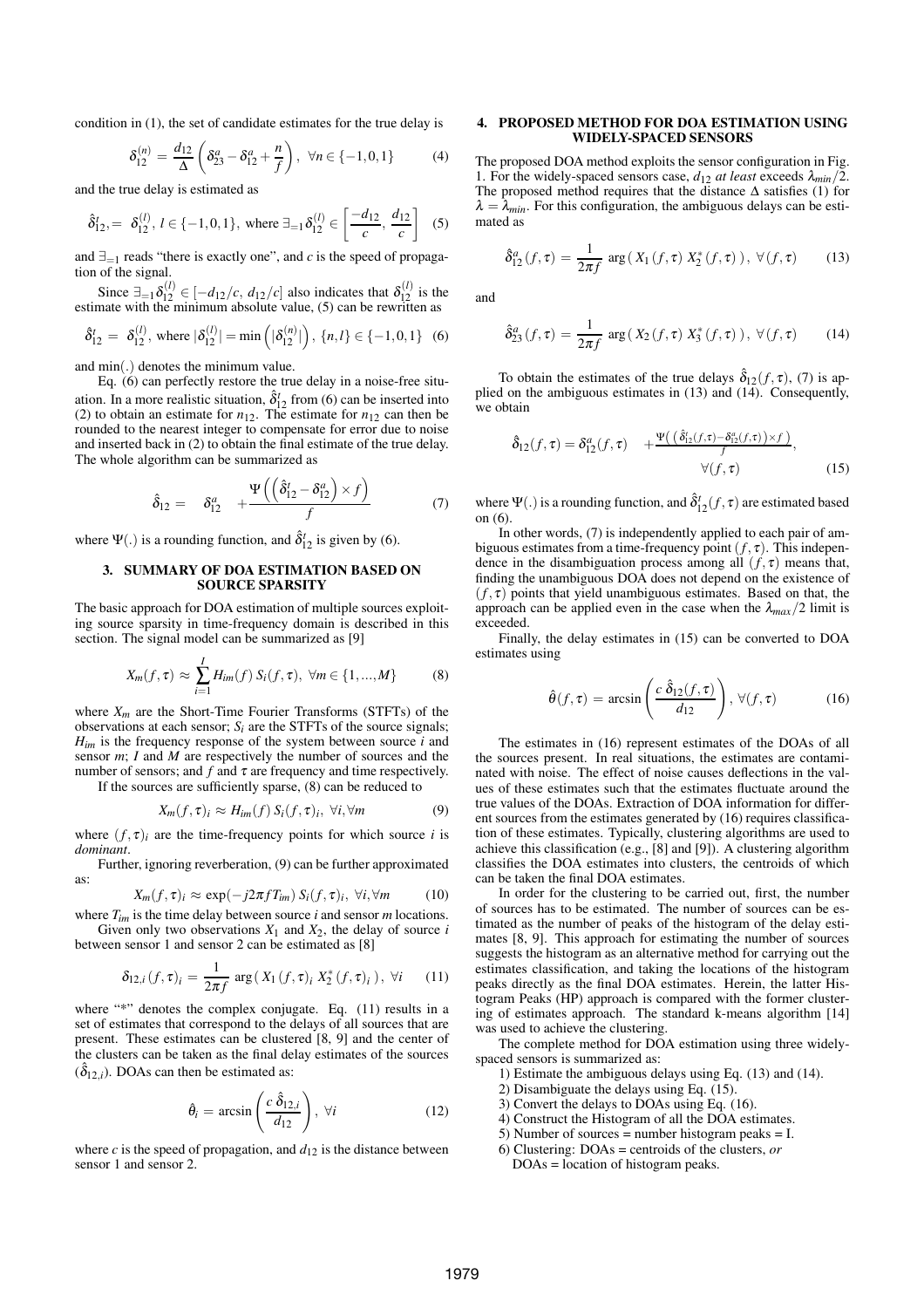# **5. EXPERIMENTAL TESTS**

The proposed method as described in Section 4 was experimentally tested in a real office (see Fig. 2) that contained normal office equipment. Ultrasonic FHSS signals were used in the tests. An SMT361A DSP board [15], E-152/40 wideband ultrasonic transducers [16] and SPM0204UD5 ultrasonic sensors [17] were used in the implementation. The FHSS used 20 equally-spaced frequencies in the range (35 - 49.5) kHz with a hop duration of 3.2 ms. The modulation scheme was Binary Frequency-Shift Keying (BFSK) applied using randomly generated bits. The signals were sampled at approximately 168 kHz. The STFT used a Blackman window of length 512 and 384 overlap between successive windows together with a Fourier Transform size of 1024. Fig. 2 shows the locations of the transmitters and the receiver for all the tests with the heights given in the table attached with the figure. The transmitters and the receivers were situated on tripods that enabled control of height and angle. The receiver was composed of three ultrasonic sensors configured according to Fig. 1, with  $d_{12} = 10$ mm and  $\Delta = 3$ mm (compare to  $\lambda_{min}/2 = 3.6$ mm and  $\lambda_{max}/2 = 4.9$ mm for  $c = 343$ m/s!). This means that *all* the delay estimates for *all* the frequency components in the frequency range of interest were subject to the ambiguity problem.

# **5.1 Single-source Tests**

As a proof of concept, a single-source scenario was considered. The transmitter was located at location T0 and the receiver at location R1, as indicted in Fig. 2. Different DOAs were tested by rotating the panel containing the sensors around the tripod axis. Fig. 3 demonstrates how the delay disambiguation method is employed to unambiguously estimate the DOA of a signal. The true DOA was measured as  $-47.7$ <sup>o</sup>. Fig. 3 (a) and (b) depict histograms of DOA estimated from the ambiguous delay estimates  $\hat{\delta}_{12}^a(f,\tau)$  and  $\hat{\delta}_{23}^{a}(f, \tau)$  respectively. The number of signal snapshots used was 1500. Due to the phase wrapping phenomenon that varies among the frequencies, several spurious peaks appear in Fig. 3(a) and (b). On the other hand, Fig. 3 (c) shows the result of disambiguation which combines the apparently random estimates in Fig. 3 (a) and (b) to produce a clear peak at approximately −45.0 *o* .

The proposed method was exhaustively tested and was seen to yield consistent DOA estimates without noticeable failure. Table summarizes the results for the single-source tests. Results for four different DOAs are presented. For each DOA, the mean, bias (estimated as the deviation of the mean from the ground truth) and RMSE (Root Mean Square Error) were estimated from 10 different tests, each used 1500 snapshots.

#### **5.2 Multi-source Tests**

Two sets of tests were conducted for the multi-source case. The first involved 3 sources and the second involved 4 sources using only 3 sensors in both cases. The results were calculated from 35 tests for the same setting. Each test used 3000 snapshots.

#### *5.2.1 Three Sources*

Three transmitters were located at T1, T2 and T3.1 while the receiver was placed at R2. The setting corresponds to DOAs of 48.8 *o* , −15.4 *o* and −58.2 *o* . The results are summarized in Table 2. Table 2 compares the HP approach with k-means clustering based on the mean, bias and the RMSE (Root Mean quare Error). It is noticeable from the table that the HP approach significantly outperforms k-means clustering. This result may be specific to the type of signals used in the tests, since clustering was effectively used for DOA estimation of speech signals (e.g., [9] and [10]).

# *5.2.2 Four Sources*

The transmitters locations were at T1, T2, T3.2 and T4. The receiver was at R2. The setting corresponds to DOAs of 48.8 *o* , 11.3 *o* , −15.4 *o* and −52.3 *o* . Fig. 4 shows an example histogram of the

DOA estimates with four clear peaks at 49.8<sup>o</sup>, 12.8<sup>o</sup>, −15.5<sup>o</sup> and −52.4 *o* . Table 3 summarizes the results for this setting, and again the superiority of the HP approach for the ultrasonic FHSS case is observable.

### *5.2.3 Calibration Error Effect*

For the same four-source scenario, the a test was performed to study the effect of calibration on the performance of the proposed method. The purpose was to see how robust the proposed method to calibration errors (see Eq. (15)). Random noise was added to the measurements of  $d_{12}$  and  $\Delta$  giving noisy measurements  $d_{12} + \varepsilon_d$  and  $\Delta + \varepsilon_{\Delta}$ . The noise values ( $\varepsilon_d$  and  $\varepsilon_\Delta$ ) were uniformly distributed in the interval  $[-β, β]$ . The value of β was varied and for each value of β, the proposed method was applied to 3000 signal snapshots. The process was repeated 100 times for each  $\beta$  allowing new random values of  $\varepsilon_d$  and  $\varepsilon_A$  to be tested. The RMSE corresponding to each  $\beta$  was estimated based on the 100 DOA estimates. Fig. 5 shows the variation of the RMSE in degree with β. It can be seen that the RMSE increases as β increases. However, the RMSE remains reasonably small for moderate values of  $\beta$  (e.g.,  $\beta$  < 1mm). Fig. 5 also reveals that the RMSE increases as we approach the end-fire of the array (source 1 and source 4). In general, Fig. 5 emphasizes the fact that the proposed method does not suffer from disambiguation failures due to calibrations errors, as severe failures are expected to cause *jumps* in the RMSE. The RMSE is seen to consistently increase as the calibration error increases.

# **6. IMPROVING DOA RESOLUTION**

In this section, we show how the proposed method can be used to improve DOA resolution even when the sensor placement at  $\lambda_{min}/2$ is possible. This implies that the method can be used with other categories of sparse signals, e.g., speech to improve DOA resolution. Here, we define resolution as the ability to resolve closely-spaced sources [12]. The signals used were same as those in Section 5. Due to the difficulty of placing ultrasonic sensors at distances as small as  $\lambda_{min}/2$ , the tests that demonstrate the benefit of the proposed method in improving DOA resolution were carried out in simulation. Sensors were modeled as points, and small inter-sensor spacing were hence implementable.

To carry out the task, a scenario was defined such that three sources are located at approximately 1.5m, 1.4, and 1.5m from the sensor triplet. The DOAs were -19.5*<sup>o</sup>* , 0*<sup>o</sup>* and 19.5*<sup>o</sup>* respectively. SNR was 3dB and was defined as a mixture power to noise power. Fig. 6 compares the histograms of the DOA estimates from unambiguous delays for different inter-sensor spacings. In Fig. 6 (a), sensor 1 and sensor 2 were placed 3mm (compare to  $\lambda_{min} \approx 3.5$ mm). This represents an unambiguous case, however, the histogram does not show any noticeable peaks near the true DOAs. Note that only two sensors are sufficient to unambiguously estimate the delays between sensor 1 and sensor 2. In Fig.  $6$  (b),  $d_{12}$  was increased to 4mm and a third sensor was added for disambiguation. The sources are still unobservable. Fig. 6 (c) shows an improvement in resolution for  $d_{12}$ =6mm. The resolution was further improved in Fig. 6 (d) for  $d_{12}=10$ mm, which represents the best case. Increasing *d*<sup>12</sup> further, resulted in a slight deterioration in resolution as in Fig. 6 (e)  $(d_{12}=20$ mm), and a significant deterioration in Fig. 6 (f)  $(d_{12}=40$ mm). The conclusion of this section is that the proposed method can be applied to improve the DOA resolution by allowing large inter-sensor spacing. However, increasing the spacing does not persistently increase resolution. The factors that impose this limitation will be addressed by our future research.

### **7. CONCLUSION**

In this paper, a DOA estimation method for multiple signals received by three widely-spaced sensors is presented. The method exploits both the sparsity of the sources and a specific sensor configuration to achieve an ambiguity-free DOA estimation. The performance of the method was experimentally studied and evaluated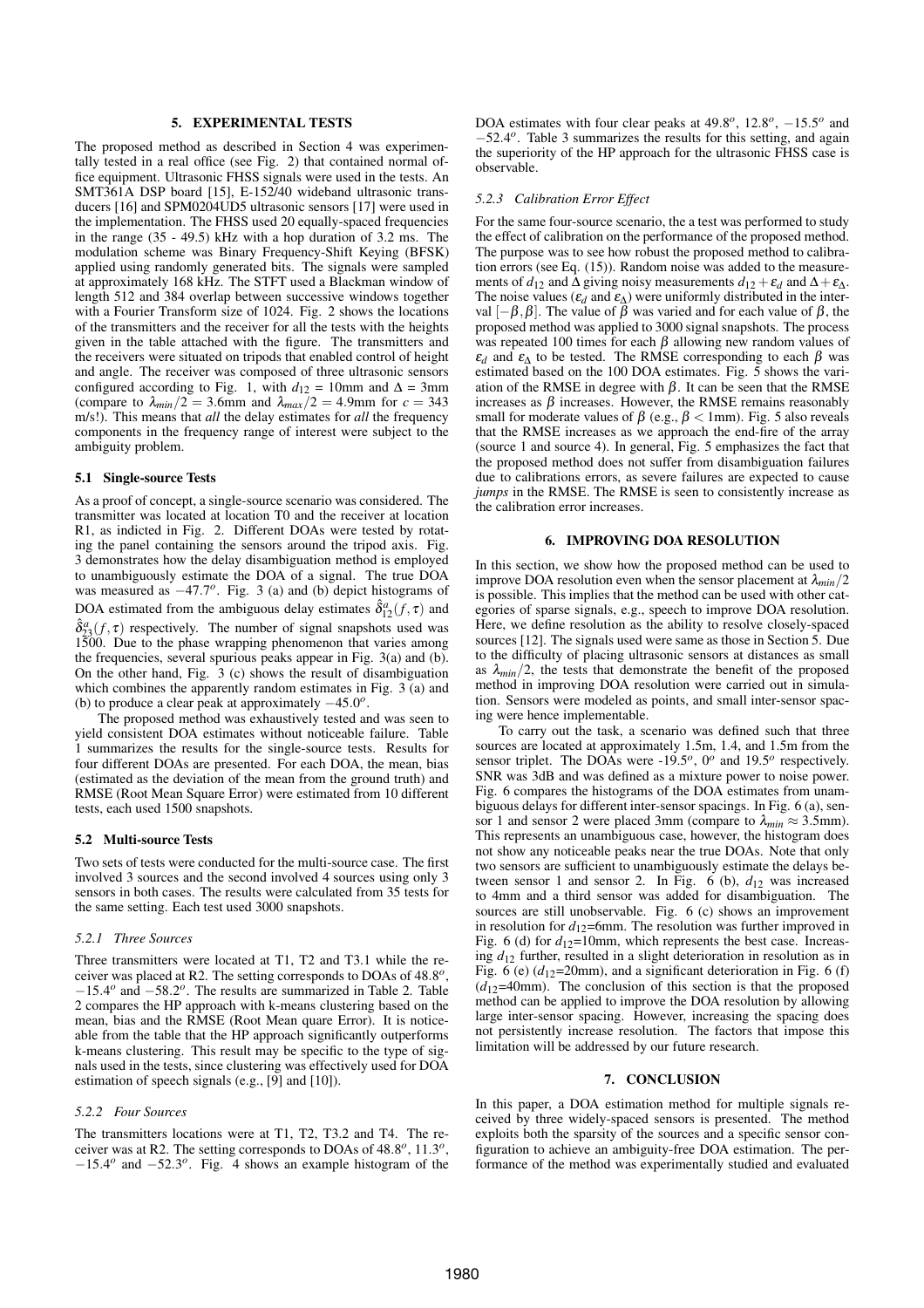

Figure 1: Sensor configuration.



Figure 2: Test room with the locations of the transmitters (T) and the receiver (R) for different tests marked. Heights are given in the attached table.



Figure 3: DOA histograms for a single source case: a) DOA based on ambiguous delays between sensor 1 and sensor 2; b) DOA based on ambiguous delays between sensor 2 and sensor 3; c) DOA based on disambiguated delays.



Figure 4: Histogram from experimental data. Four sources present.



Figure 5: Calibration Error Effect.



Figure 6: Improving DOA resolution using the proposed method.